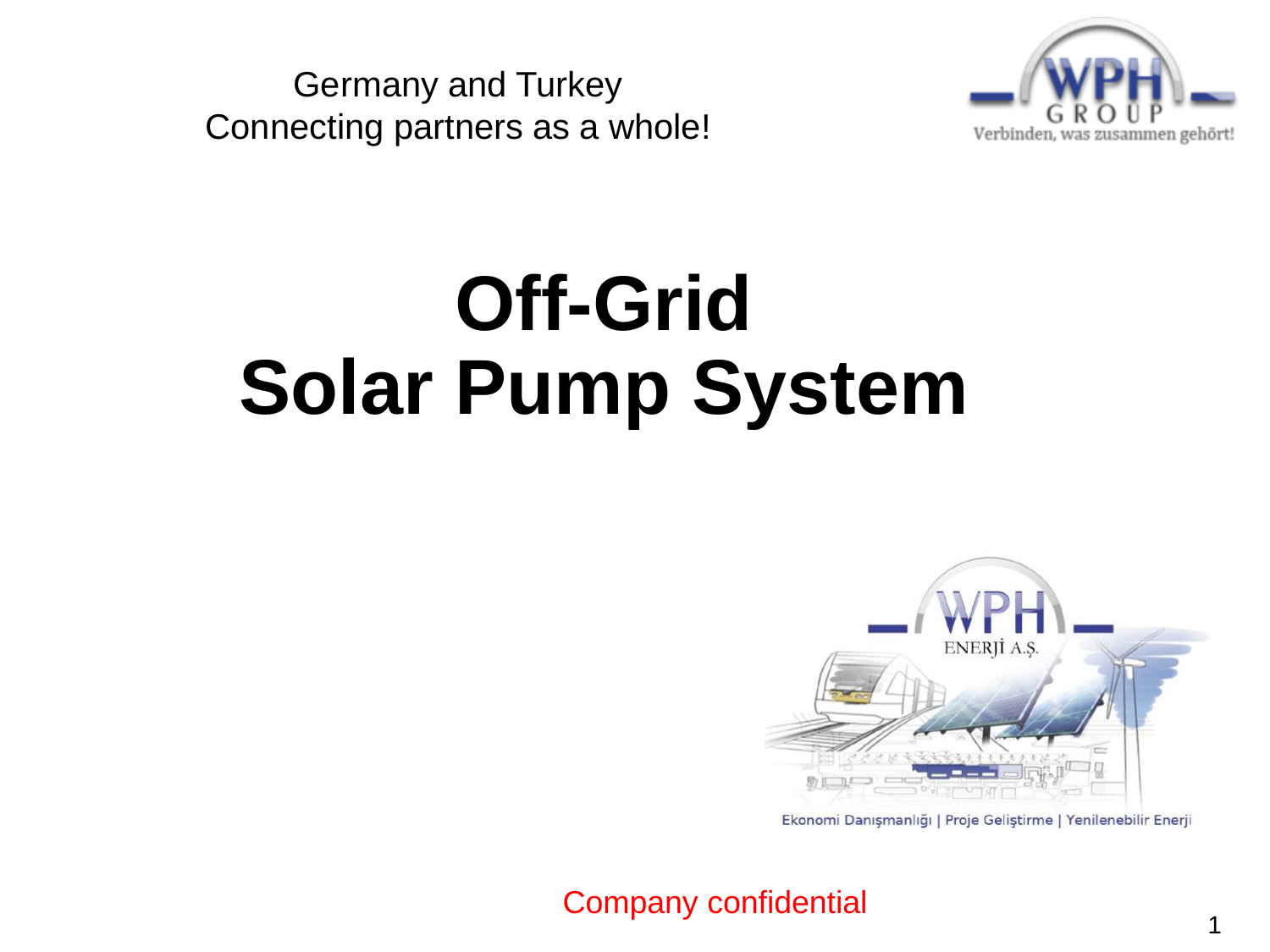#### **The WPH Group portfolio**



- The WPH Group pump system in general
- Product Offering
- Questionnaire
- Summary and Conclusion

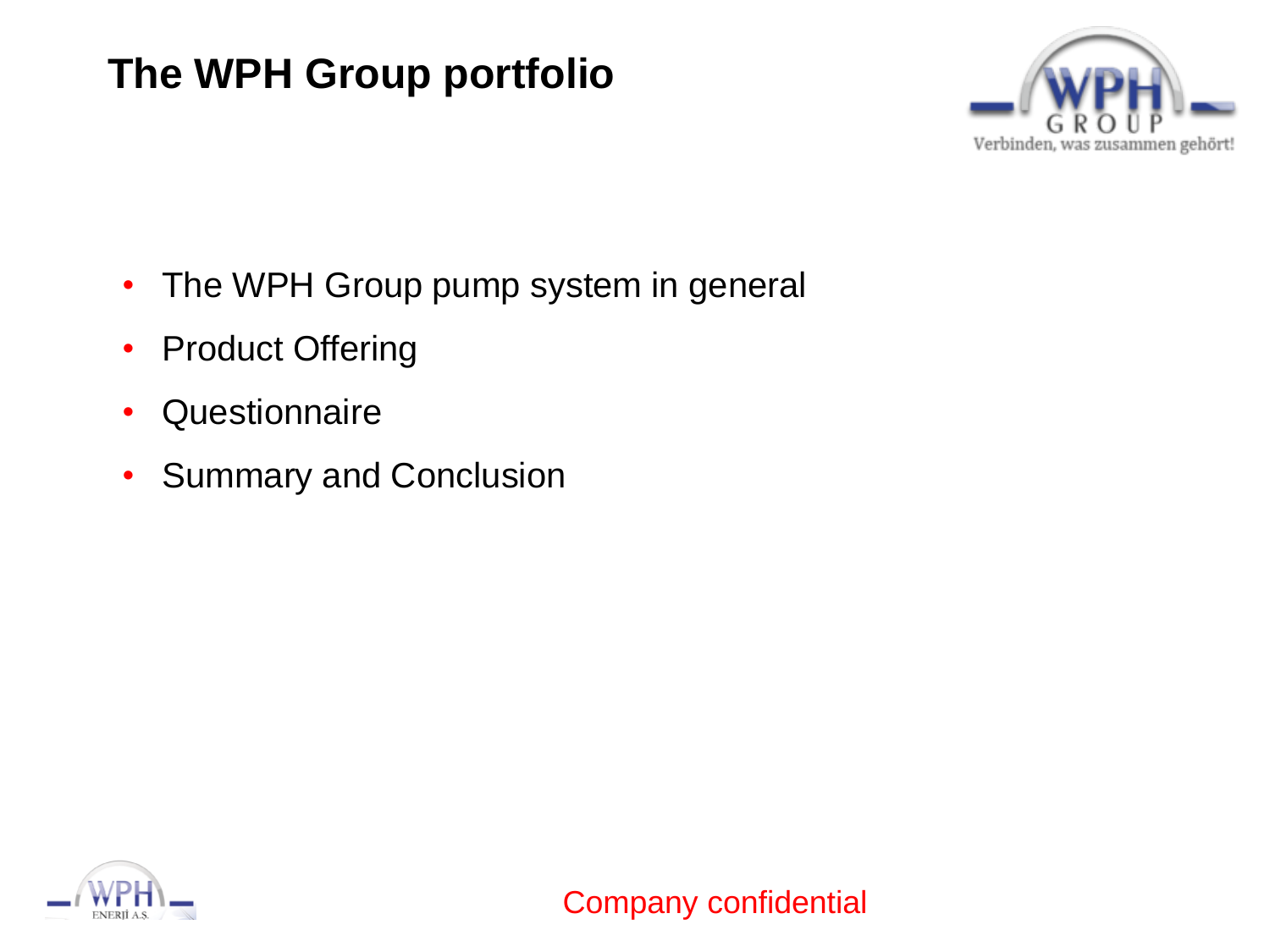

The growing trend towards a "desert agriculture" requires sustainable and stable water supply systems. Renewable energy sources and innovative energy converters are ideal systems for these applications. Off-grid photovoltaic installations can be used to establish a water supply system, affordably, autonomously, free of batteries and without miles of power lines.



Company confidentia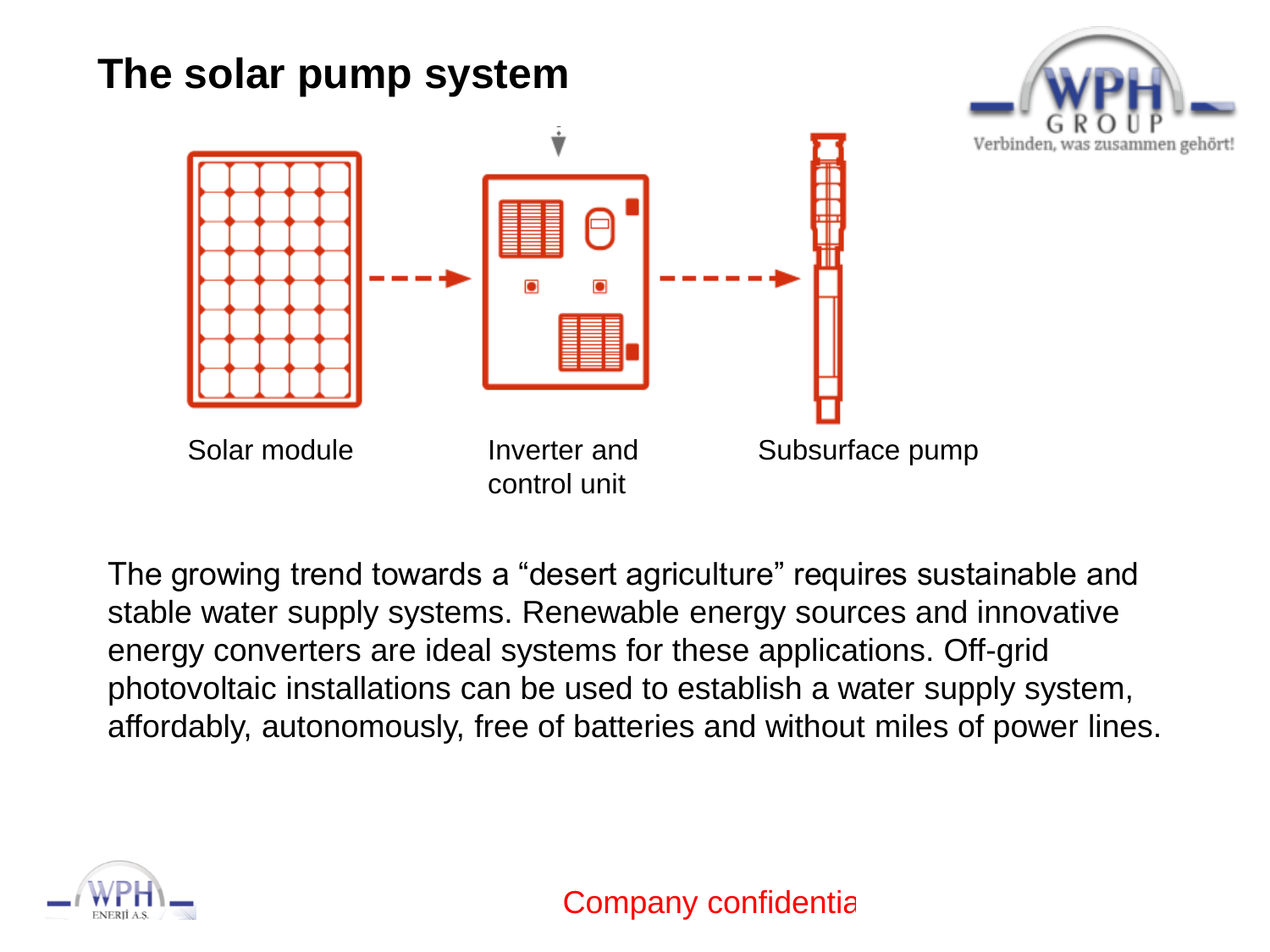### **The WPHGroup modular system**



The WPHGroup solar subsurface pump system is used to deliver ground water independently and off-line. The system can be adapted to meet all requirements due to its modular design.

Standard systems are available with solar powers from 400 Wp up to 1600 Wp with flow rates from 600 litres/hour up to 9900 litres/hour depending on the delivery height.

Larger powers are available on request.





The systems can be extended wit an electrical storage and/or a water tank.



Company confidential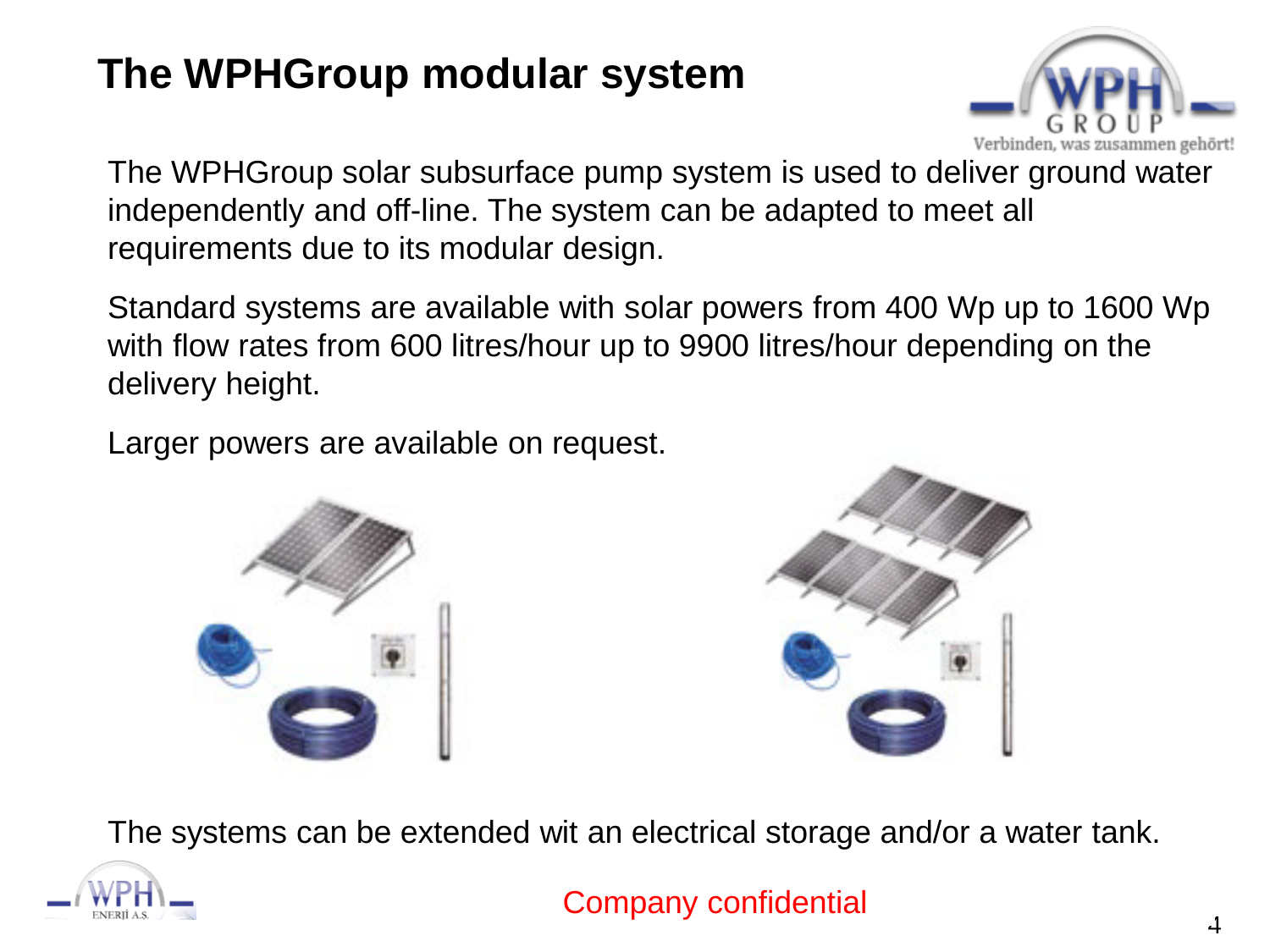

The WPHGroup is always looking for the best economical and efficient solution. Therefore we need a minimum of information with regard to the requirements:

- What is the required flow rate (litres per hour)?
- What is the delivery height which has to be considered including a variation of the water level during the year?
- The time period of the watering? E. g. is a watering during night required?

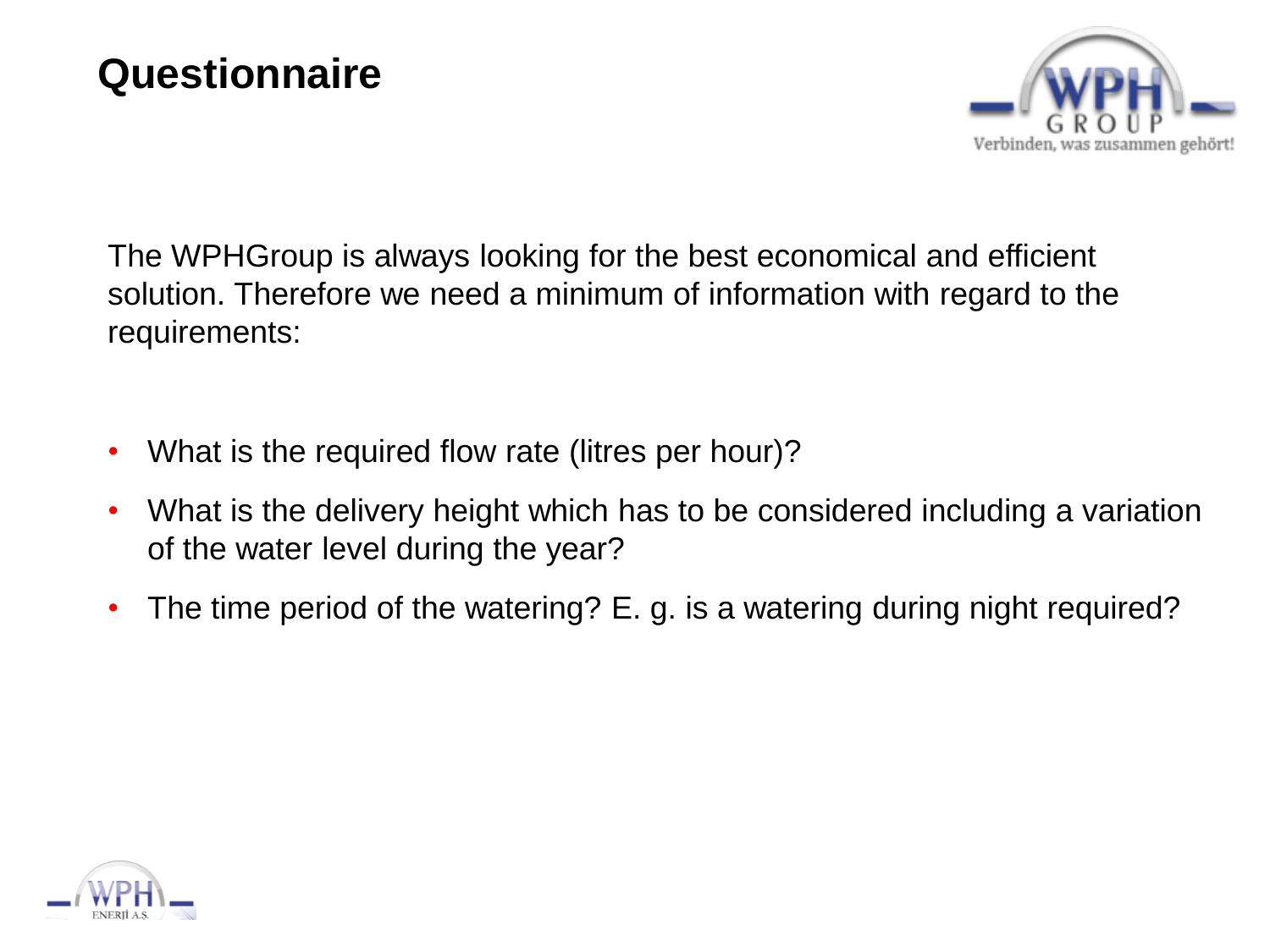#### **Conclusion**



- A solar subsurface pump system to deliver ground water independently and off-line can be provided easily.
- The modular system will match all individual requirements.
- The system can be extended with an electrical storage to overcome power fluctuations.
- A water tank can be added to allow watering even during night.